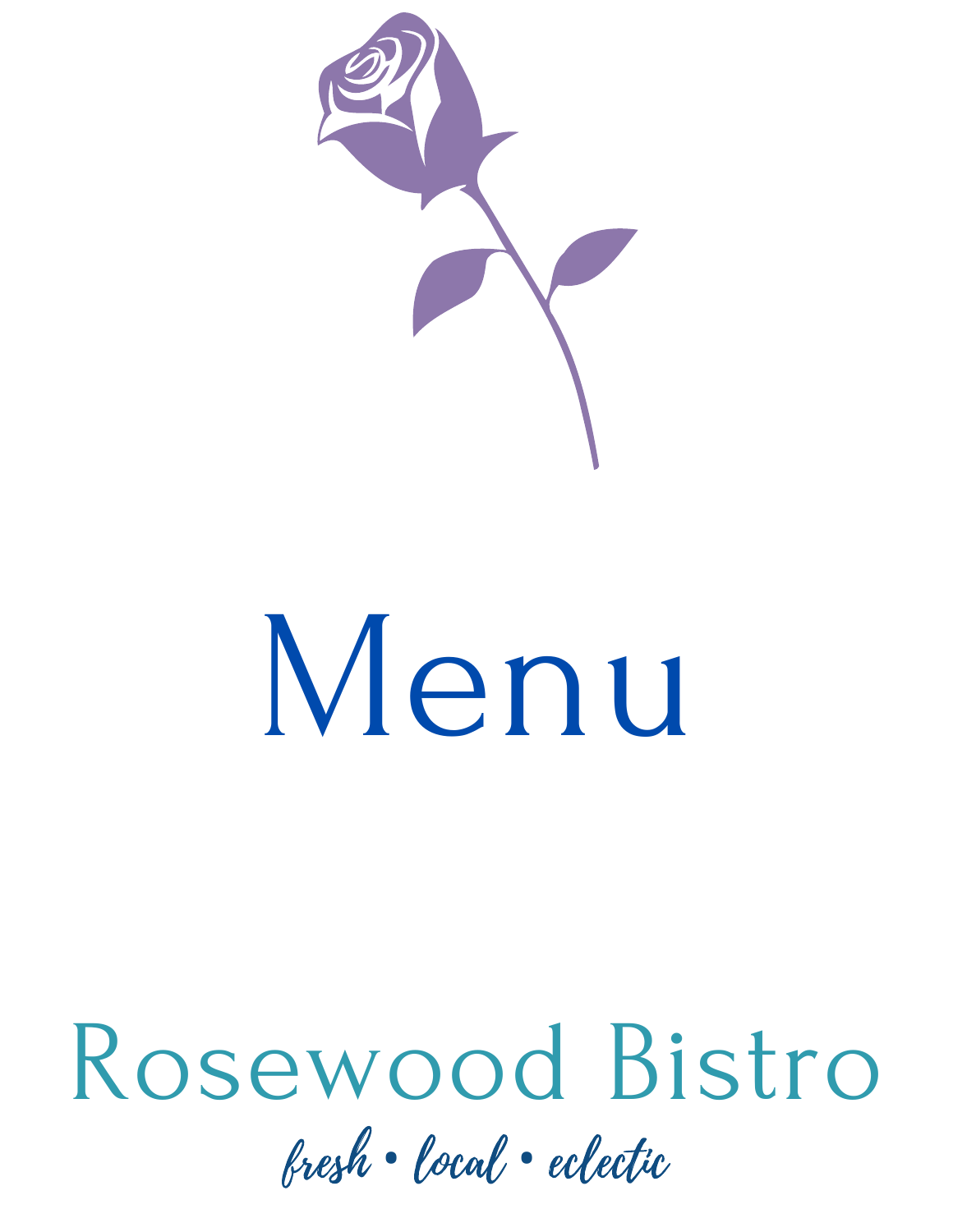

# Scan the QR Code Rosewood Bistro fresh • local • eclectic to view our Catering Menu

(403) 580 431, (587) 253-8712 www.rosewoodbistro.ca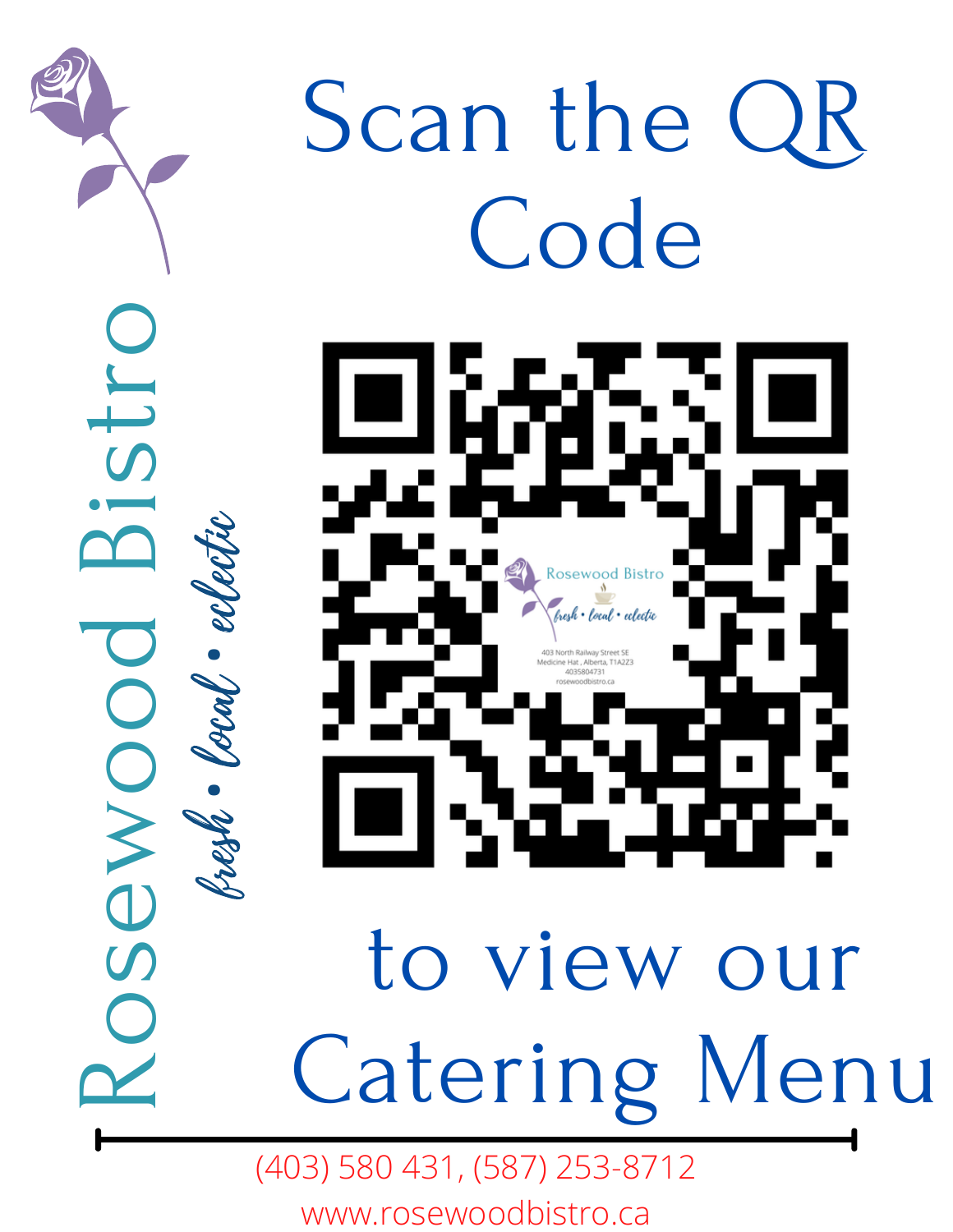

# S O U P \$7 / 12

**Soup of the Day**, ask your server for Today's Special

**G.F. Roasted Red Pepper Tomato Soup** with Basil Oil

**G.F. Butternut Squash Soup**, with Thai Red Curry, Coconut Milk

**G.F. Cream of Mushroom Soup**, with Mirepoix

# A P P E T I Z E R S

**Red Pepper and Feta Hummus** — \$11 *Tahini, chickpea, naan, veggies.*

**Baked Honey Feta** — \$14 *Naan, veggies.*

**Yam Fries** — \$9 *Honey-sriracha aioli.*

#### **Garden Fries** — \$16

*Yam and hand cut fries, tomatoes, radishes, cucumbers, red onions, peppers, avocado slice, sriracha aioli, sour cream, hummus, and salsa.*

**Dill Pickles —** \$8 *Breaded dill pickles, honey sriracha aioli*

 **Chicken Fingers and Fries** — \$14 *Breaded chicken, fries, plum sauce.*

**Brined Chicken Wings** — \$12 *Carrot and celery sticks, ranch dip, hot, medium, or mild teriyaki.*

## **SALADS**

 *Mixed greens, tomatoes, red onions, peppers, radishes, cucumbers, carrots, sprouts, dill* **Garden Salad —** \$7 / \$12 *ranch dressing.*

#### **Roasted Beet Salad** — \$7 / \$14

*Dijon mustard, crumbled feta cheese, mixed greens, pumpkin seeds, raisins, berry vinaigrette.*

#### **Caesar Salad** — \$7 / \$14

*Romaine, mixed greens, parmesan cheese, garlic-paprika croutons, roasted garlic, cherry tomatoes, bacon, asparagus-Caesar dressing.*

#### **Greek Salad** — \$8 / \$15

*Mixed greens, feta cheese, red onion, mixed peppers, tomatoes, olives, oregano, roasted garlic, Greek feta dressing.*

Add Protein to your Salad: Grilled Chicken Breast for \$7, Salmon Fillet for \$12, or German Sausage for \$7.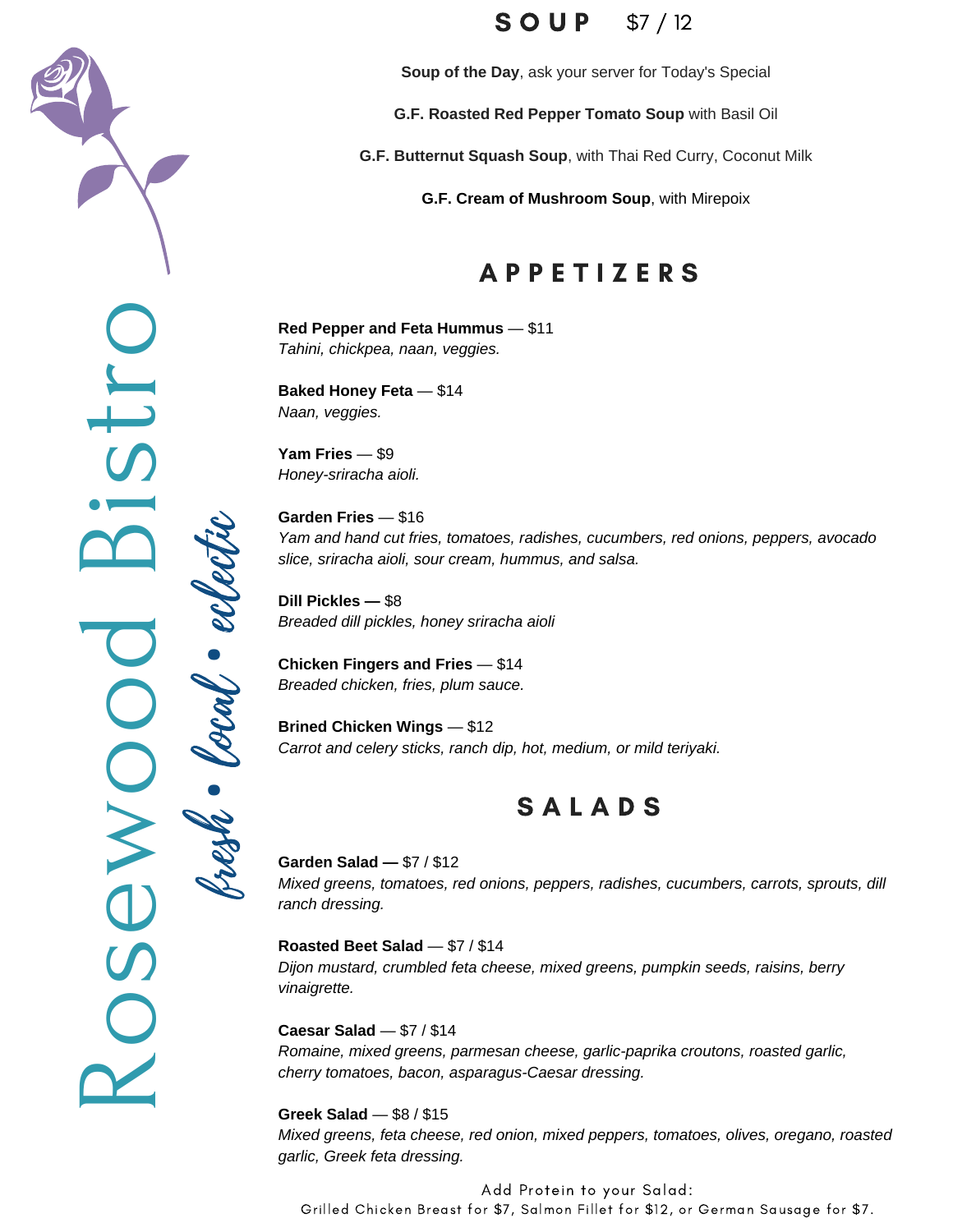![](_page_3_Picture_0.jpeg)

# SANDWICHES AND MORE...

**Bacon Chicken Guacamole Panini** — \$18 *Roast chicken, bacon, guacamole, pico de gallo, cheddar, house aioli, ciabatta bread.*

**Roast Beef Panini** — \$17 *Horseradish aioli, mushrooms, red onion, roasted peppers, ciabatta bread.*

**Roasted Beet and Feta Cheese Panini** — \$15 *Hummus, sprouts, ciabatta bread.*

**Grilled Veg Wrap —** \$17 *Hummus, mixed grilled veggies, vegan cheese, tortilla.*

**Crispy Chicken Wrap** — \$18 *Lettuce, cheese, veggies, honey sriracha aioli, tortilla.*

**B.L.T** — \$16 *Thick cut bacon, mixed lettuce, tomato, house aioli, local bread.*

**Breakfast Sandwich** — \$15 *Ham, fried egg, tomato, cheddar, house aioli, local bread.*

**Steak Sandwich** — \$19 *Mushrooms, onions, garlic bread*

**Rosewood Burger** — \$15 *Local beef patty, chickpea flour dusted onion, pickles, tomatoes, aioli, greens, bun. (Add Bacon and Cheese for \$4)*

**Swiss Mushroom Burger —** \$19 *Local beef patty, chickpea flour dusted & caramelized onion and mushrooms, Swiss cheese.*

**Veggie Burger** — \$15 *Vegan patty, chickpea flour dusted onion, pickles, tomato, greens, aioli, bun*

**Beef Dip** — \$17 C*aramelized onions, mushrooms, Swiss cheese, au jus, aioli, bun* Made with in-house roasted meats, locally baked bread.

All sandwiches served with side salad or soup or fries. Caesar and yam fries \$2 extra. Vegan and gluten free available upon request.

# THIN CRUST PIZZAS

**German (Flammkuchen)** — \$16

*Bratwurst sausage, bacon, caramelized onion, mushroom, tomato sauce, crème fraiche, mixed cheese.*

**Roasted Beets** — \$15 C*rème fraiche, feta.*

**BBQ Chicken** — \$18 *Grilled chicken, BBQ sauce, red onion, peppers, tomato sauce, mixed cheese.*

**Meat Lover's** — \$19 *Bacon, ham, German sausage, meat balls, tomato sauce, crème fraiche, mixed cheese.*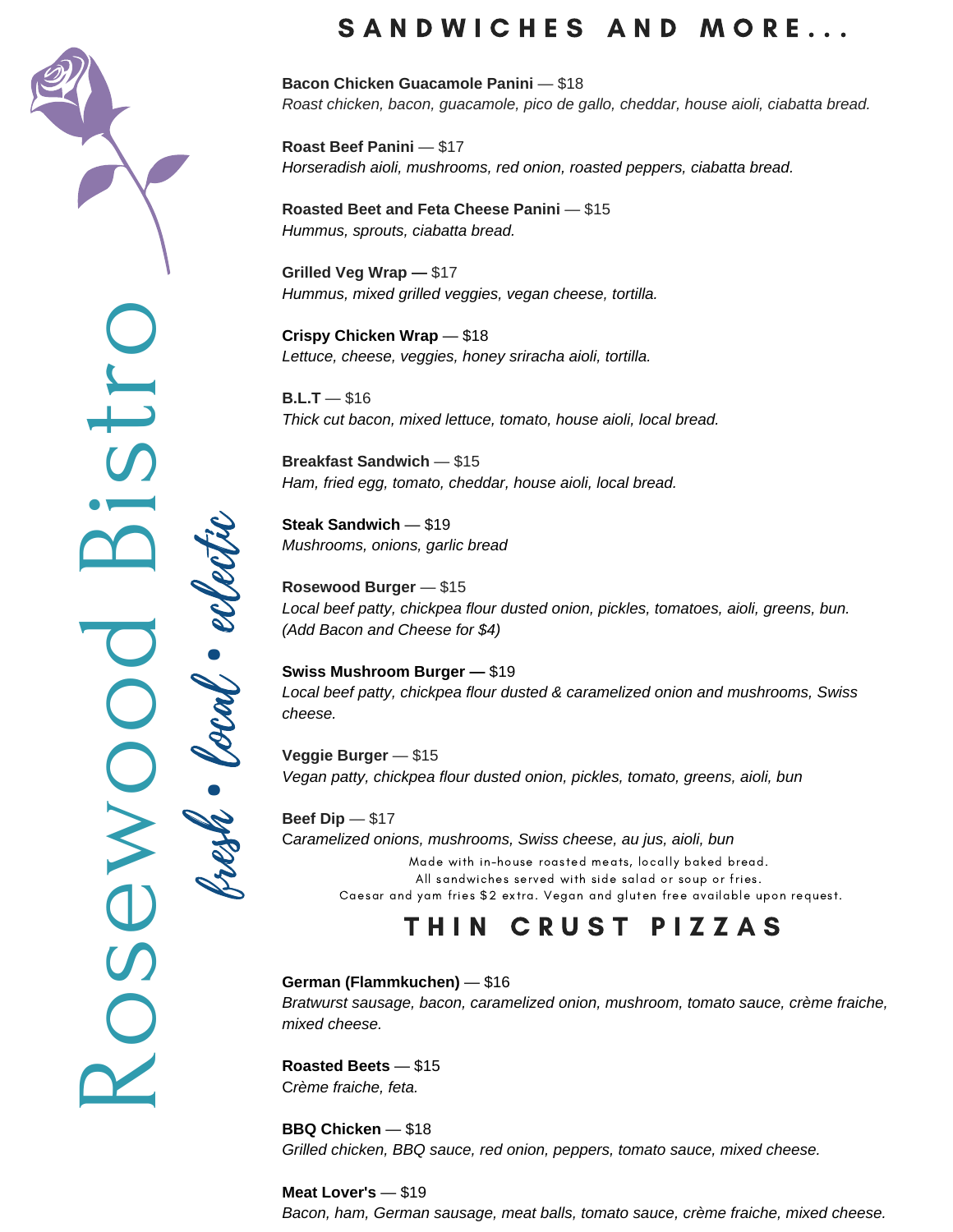![](_page_4_Picture_0.jpeg)

# E N T R E E S

**Chicken Penne Asiago —** \$19 *Pesto chicken, red peppers, tomatoes, spinach, cream sauce, garlic toast.*

**Baked Spaghetti Meatballs —** \$19 *Bolognaise sauce, cheddar, parmesan, garlic toast.*

**Penne Meat Lover's Bolognaise —** \$22 *Sausage, bacon, ham, meatballs, mushrooms, red pepper, green pepper, parmesan, garlic toast.*

**Chicken Fettuccine Alfredo —** \$19 *Grilled chicken, white wine, spinach, cherry tomato, mushrooms, parmesan, garlic toast.*

**Shrimp Fettuccine Alfredo —** \$22 *Garlic shrimp, white wine, spinach, cherry tomato, mushrooms, parmesan, garlic toast.*

**Half Rack Side Ribs —** \$20 *Slow cooked with house spice, grilled with BBQ sauce, fries coleslaw, garlic toast.*

**Grilled Butterflied Chicken Breast** *—* \$22 *Mushrooms, white wine cream sauce, mashed potatoes, seasonal veggies.*

**6 Oz Grilled Sirloin Steak** — \$24 *Red wine demi glaze, roast potato, seasonal veggies.*

**Baked Salmon** — \$26 *Teriyaki sauce, rice pilaf, seasonal veggies.*

**Steak Stir Fry** — \$24 *Noodles or rice, fresh veggies, soy sauce, hoisin sauce, sambal olek, green onion, sesame seeds, ginger, garlic.*

**Salmon Stir Fry** — \$26 *Noodles or rice, fresh veggies, soy sauce, hoisin sauce, sambal olek, green onion, sesame seeds, ginger, garlic.*

**Chicken Stir Fry** — \$22

*Noodles or rice, fresh veggies, soy sauce, hoisin sauce, sambal olek, green onion, sesame seeds, ginger, garlic.*

#### **Butter Chicken —** \$21

*Tandoori spiced chicken, tomato-fenugreek-honey sauce, cream, butter, garam masala, rice pilaf, naan bread, yogurt dip.*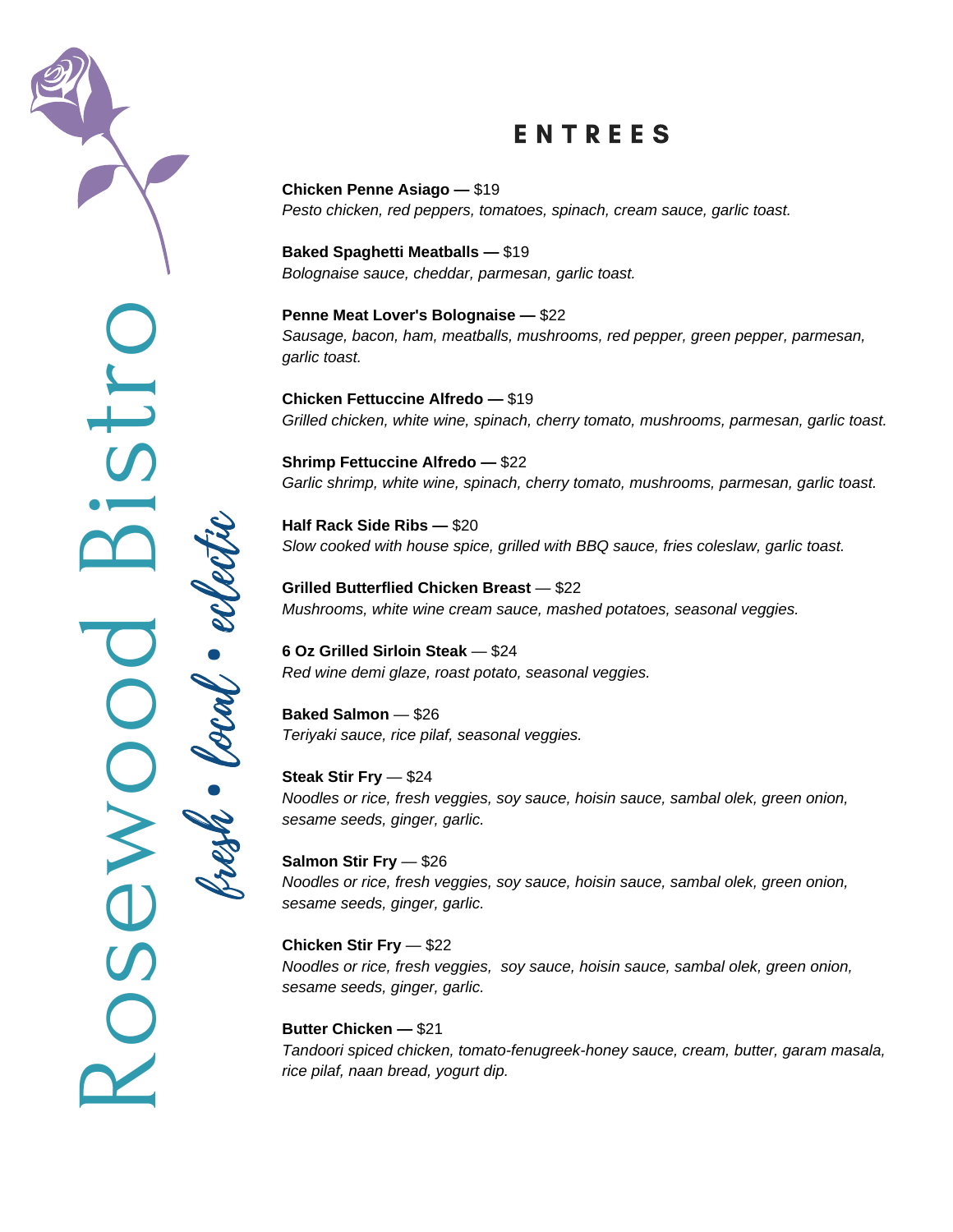![](_page_5_Picture_0.jpeg)

### B E V E R A G E S

**Brewed Coffee —** \$3 **Americano —** \$3.25 **Espresso shot —** \$3 **Cappuccino —** \$4.50 **Latte —** \$6 **Tea Latte —** \$6 **Hot Chocolate —** \$5 **Iced Tea —** \$3.75 **Pop —** \$3.25 **Lemonade —** \$3.25 **Tea —** \$3.25 **BEVERAGES Glass of Wine** — \$9 **White Wine bottle** — \$36 **Red Wine bottle** — \$40 **Premium White Wine bottle** — \$50 **Premium Red Wine bottle** — \$60 **Champagne bottle** — \$49 **Glass of Prosecco** — \$10 **Imported Beer —** \$8.00 **Domestic Beer** — \$5.50 **Local Craft Beer** — \$7.50 **Coolers** — \$7 **Smirnoff Ice** — \$7 **Highballs —** \$5.75/1oz or \$10.50/2oz **Hell's Basement Cider** — \$7 **Premium Whiskey** — \$8 **Premium Vodka** — \$10 **Patron** — \$11

**COCKTAILS** 

**Paralyzer** — \$7 (1oz) *Vodka, Kahlua, cola, splash of milk.*

**Non-Alcoholic Beer** — \$4

**Caesars** — \$7 (1oz) *Vodka, clamato, salted rim, seasoning.*

**Gin & Tonic** — \$7 (1oz) *Gin, tonic water, lime wedge.*

**Long Island Iced Tea** — \$7 (1oz) *Long island mix, cola, lemon, lime juice.*

**Irish Coffee** — \$7 (1oz) *Baileys, coffee.*

**Margarita** — \$9 (1oz) Tequila, triple sec, lime juice, salted rim, lime wedge.

Milk alternatives for \$1.00 extra Please ask your server for selections. **Rosewood Mimosa** — \$11 (3oz) *Prosecco, orange & cranberry juice.*

**ALCOHOLIC** 

**Lemonade Sangria** — \$11 (2oz) *White rum, white wine, lemonade, soda, simple syrup.*

**Tropical Mai Tai** — \$11 (2oz) *White rum, triple sec, pineapple/orange juice, grenadine, cherry garnish.*

**Espresso Martini** — \$12 (1oz) *Vodka, Kahlua, espresso coffee, 1tbsp syrup*

**Old Fashioned** — \$10 (1oz) *Bourbon, vanilla syrup, cherry bitters, cherry garnish.*

House flavor shots for \$0.75 extra Please ask your server for selections.